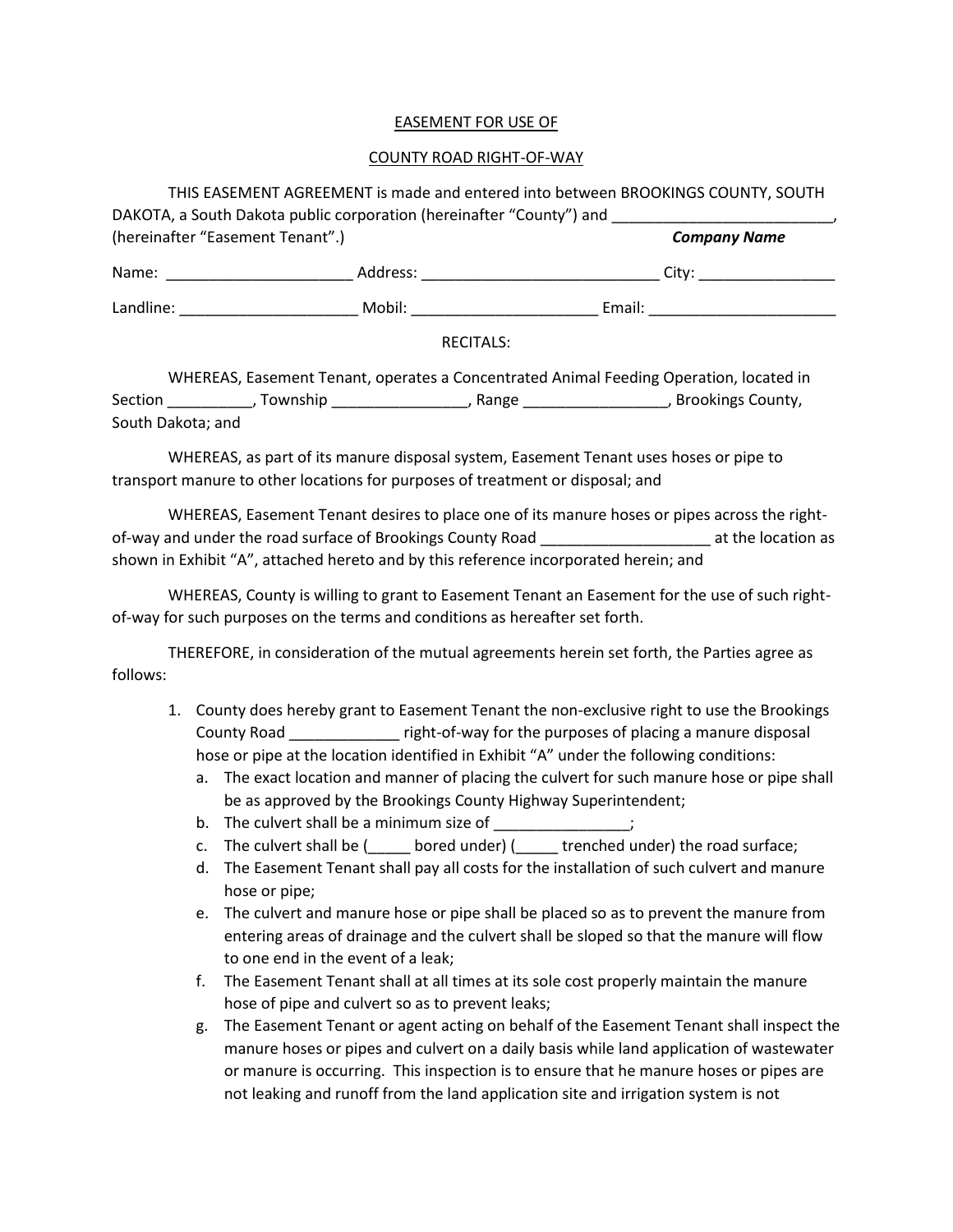occurring. If a discharge or leaks are found where process wastewater or manure is reaching any surface waters of the state or flowing onto property not owned by the Easement Tenant or not included in the nutrient management plan, the Easement Tenant is responsible for taking immediate steps to stop the discharge or leaks and to immediately report such discharge to the County. The Easement Tenant shall maintain documentation of these inspections consistent with the requirements of the Department of Environment and Natural Resources, which documentation shall be available for inspection by County upon County's request.

- h. The Easement Tenant shall at its sole cost restore the road right-of-way and road surface to its condition prior to the installation to the satisfaction of the Brookings County Highway Superintendent; and
- i. In the event the road right-of-way or road surface at any time thereafter collapses or deteriorates as a result of such culvert installation, Easement Tenant shall at its sole cost restore such road right-of-way or road surface.
- j. In the event County determines it to be necessary to grade or otherwise improve such County Road which grading or improvement requires the temporary or permanent removal and/or relocation of such manure hose or pipe and culvert, Tenant shall promptly upon notice from County remove and/or relocate such manure hose or pipe and culvert as per the request of County at tenant's sole expense.
- 2. This easement shall be personal to Easement Tenant. In the event Easement Tenant sells the Concentrated Animal Feeding Operation which benefits from this easement, then this easement and all rights thereunder shall cease and Easement Tenant at its sole expense shall remove the manure hose or pipe and restore the road right-of-way to the satisfaction of the County Highway Superintendent, unless a new easement is entered with the purchaser of such operation,
- 3. In the event at any time Easement Tenant fails to perform any of the obligations under #1 above, including the obligation to properly maintain the manure hose or pipe, then and in such event County may terminate this easement and Easement Tenant shall remove such manure hose or pipe and restore the road right-of-way. In the event Easement Tenant, upon demand of County, fails to remove such manure hose or pipe and restore the road right-of-way, County may do so and shall be entitled to recover from Easement Tenant all costs for such removal and restoration.
- 4. In the event of a leak or spill of manure from the manure hose or pipe, Easement Tenant shall promptly clean up such leak or spill and shall be solely responsible for and shall pay all costs involved in such cleanups.
- 5. In the event a civil lawsuit arising from the acts or omissions of the Easement Tenant, its officers, employees, agents, and representatives in the placing or maintain of such manure hose or pipe; and culvert under this Agreement or arising in any manner regarding the operation of the Concentrated Animal Feeding Operation of Easement Tenant, the Easement Tenant shall defend, indemnify, and hold harmless the County, its officers, employees, agents, and representatives from and against any and all liability, claims, damages, actions, judgment, losses, costs, and expenses, including costs of litigation and attorney's fees, whether at low, in equity before an administrative agency or otherwise.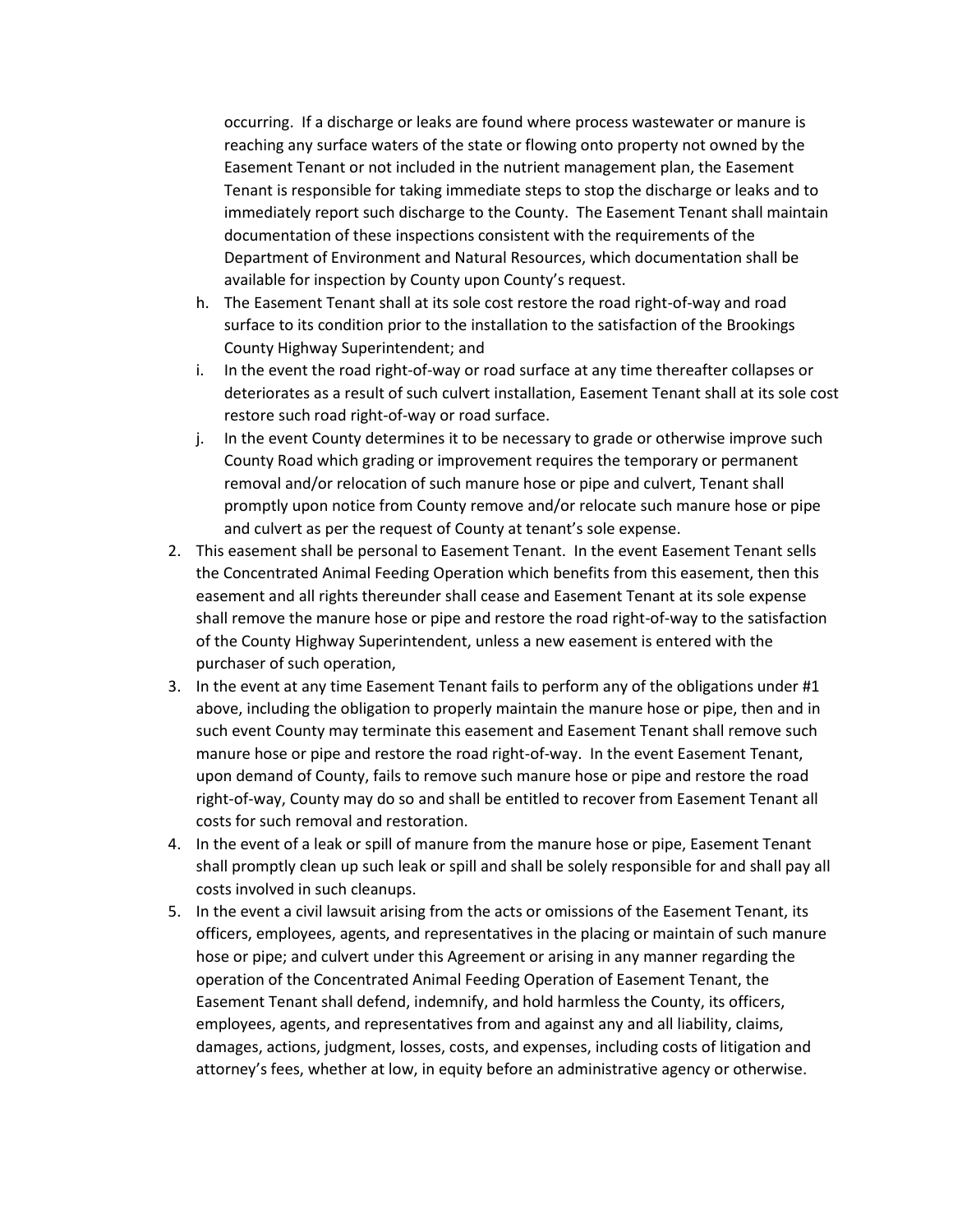- 6. Easement Tenant shall provide and al all times maintain General Liability insurance in the amount of at least \$100,000.00, with an Environmental Protection Insurance rider in the amount of at least \$100,000.00; to clean up ;any spills or environmental damages which might occur as a result of the operation of the Concentrated Animal Feeding Operation. Such insurance shall name County as an additional insured with regard to Tenant's use of the Easement
- 7. This Agreement contains the entire agreement and understanding of the parties with respect to the subject matter of this Agreement and supersedes all prior or contemporaneous oral or written understanding, agreements, promises, or other undertakings by and among the parties. This agreement may not be modified or amended, nor any right thereunder waived, other than by a written document signed by all parties.
- 8. This agreement shall be governed by, interpreted and construed in accordance with the laws of South Dakota. The venue of any suit or arbitration arising under this Agreement shall be in Brookings, Brookings County, South Dakota.
- 9. Nothing herein shall be construed to constitute or establish any type of joint venture, partnership, or any other type of legal relationship between the parties relating to such manure pipe and culvert.

| Initial Approval (Brookings County Highway Superintendent                                     | Date                                                     |
|-----------------------------------------------------------------------------------------------|----------------------------------------------------------|
| Dated this _____________ day of ________________________. 20________                          |                                                          |
| BROOKINGS COUNTY, SOUTH DAKOTA EASEMENT TENANT<br>A Governmental Corporation                  |                                                          |
| Chairperson                                                                                   |                                                          |
| <b>Brookings County Board</b><br>Of County Commissioners                                      | Its:                                                     |
| ATTEST:                                                                                       |                                                          |
| <b>Brookings County Auditor</b>                                                               |                                                          |
| STATE OF SOUTH DAKOTA                                                                         |                                                          |
| <b>COUNTY OF BROOKINGS</b>                                                                    | (Corporate Seal)                                         |
| the undersigned officer, personally appeared (in the undersigned officer, personally appeared | of the County of Brookings, State of South Dakota, known |